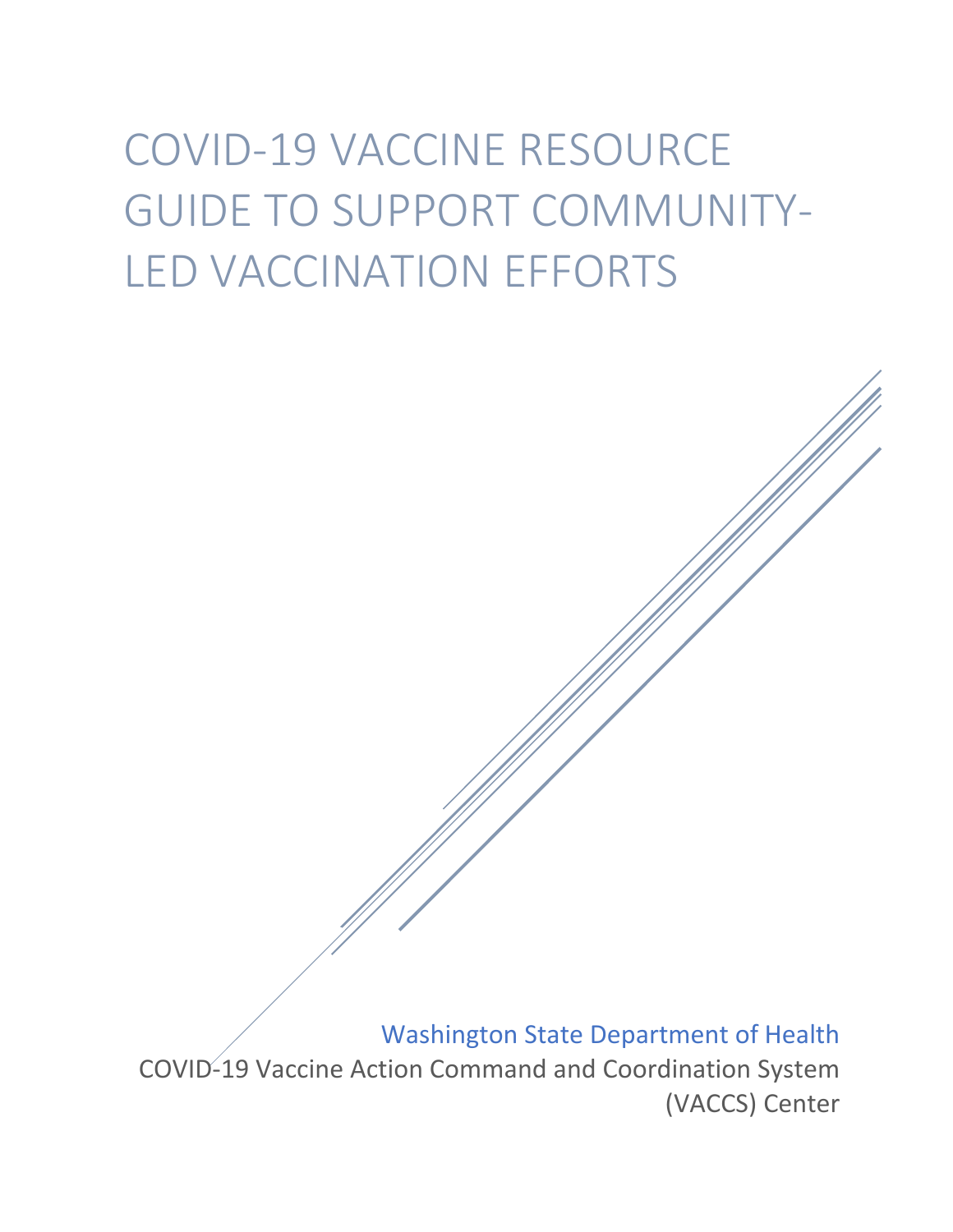### Contents

|    | COVID-19 Vaccine Resource Guide to Support Community-led Vaccination Efforts (version 1.0 April 9, |  |
|----|----------------------------------------------------------------------------------------------------|--|
|    |                                                                                                    |  |
| 2. |                                                                                                    |  |
| 3. |                                                                                                    |  |
| 4. |                                                                                                    |  |
| 5. |                                                                                                    |  |
| 6. |                                                                                                    |  |
| 7. |                                                                                                    |  |
| 8. |                                                                                                    |  |
| 9. |                                                                                                    |  |
|    |                                                                                                    |  |



To request this document in another format, call 1-800-525-0127. Deaf or hard of hearing customers, please call 711 (Washington Relay) or email civil.rights@doh.wa.gov.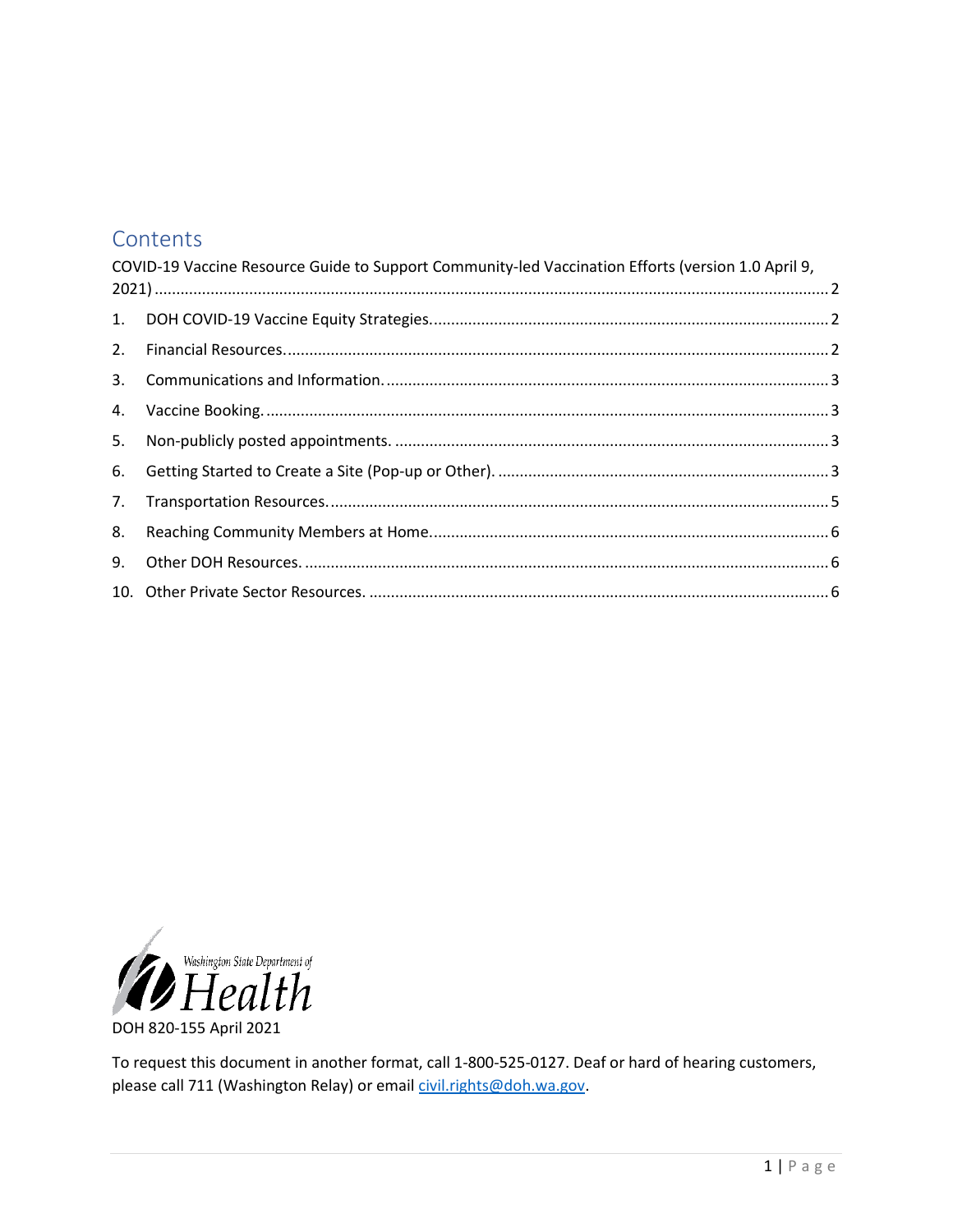## <span id="page-2-0"></span>COVID-19 Vaccine Resource Guide to Support Community-led Vaccination Efforts (version 1.0 April 9, 2021)

The Washington State Department of Health and the Public-Private Partnership recognize that community-led and community-rooted organizations are best equipped to plan vaccination efforts that are accessible to the communities they serve. We are grateful for the ongoing work of our community partners who have mobilized to meet the needs of Washington's communities throughout the pandemic and have developed this resource guide to assist in community-driven vaccination efforts. We will continue to add new resources with time.

These are resources that we hope will aid you in your work to mobilize your communities to get vaccinated, but we recognize the importance of the leadership CBOs undertake in providing a wide range of support to your diverse communities. Please let us know any suggestions you have for changes to make this guide more helpful to you. Send suggestions to [VACCSCenterSupport@doh.wa.gov.](mailto:VACCSCenterSupport@doh.wa.gov)

## <span id="page-2-1"></span>1. DOH COVID-19 Vaccine Equity Strategies.

The DOH has identified eight vaccine equity strategies. These strategies form a pathway to ensure our public health system efforts lead toward vaccine equity, but some of the resources may also be helpful for community-based organizations:

a. [COVID-19 Vaccine Engagement: Washington State Department of Health.](https://www.doh.wa.gov/Emergencies/COVID19/VaccineInformation/Engagement)

#### <span id="page-2-2"></span>2. Financial Resources.

- a. **ALL In WA** has established a Vaccine Equity Initiative Fund and is awarding grants up to \$50, 000 (depending on funding availability). The Vaccine Equity Initiative - All In [WA - Washington State](https://allinwa.org/vaccine-equity-initiative/) will support equitable distribution of vaccines by streamlining and targeting funds to trusted, community-based organizations that can conduct linguistically and culturally-specific vaccine education and outreach to workers, individuals, and families most impacted, as well as facilitate mobile and pop-up vaccine clinics and address transportation barriers.
- b. **HHS, Office of Minority Health** has a notice of an award out to fund CBOs, see [website](https://www.grants.gov/web/grants/view-opportunity.html?oppId=330807) for details. Contact your local public health department to identify potential vaccine support resources including local funding of CBOs for vaccine education and administration.
- c. **CDC** will provide funds to State Health Departments under [the Coronavirus](https://www.congress.gov/116/bills/hr6074/BILLS-116hr6074enr.pdf)  [Preparedness and Response Supplemental Appropriations Act](https://www.congress.gov/116/bills/hr6074/BILLS-116hr6074enr.pdf) and DOH will follow up with the [Collaborative](https://www.doh.wa.gov/Emergencies/COVID19/VaccineInformation/Engagement/Collaborative) in terms of how those funds will be allocated.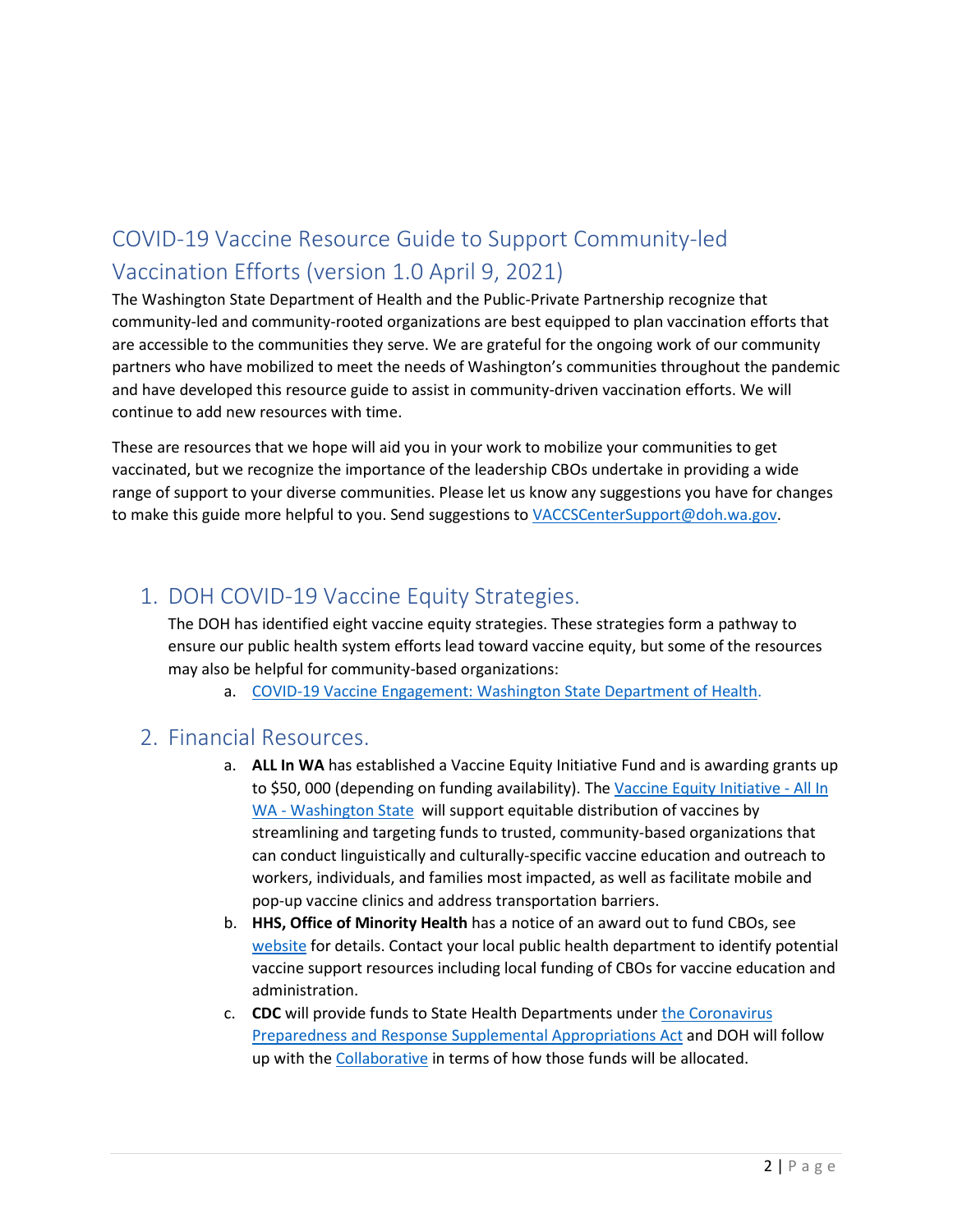## <span id="page-3-0"></span>3. Communications and Information.

- a. DOH has communications information available via ou[r Partner Toolkit](https://coronavirus.wa.gov/partner-toolkit) to help spread the facts about COVID-19 vaccinations. We have additional resources and information on [this page](https://www.doh.wa.gov/Emergencies/COVID19/ResourcesandRecommendations#vaccines) that are available in 36 or more languages.
- b. The CDC has a general health education toolkit in English and Spanish. [Community-](https://www.cdc.gov/coronavirus/2019-ncov/vaccines/toolkits/community-organization.html)[Based Organizations COVID-19 Vaccine Toolkit | CDC.](https://www.cdc.gov/coronavirus/2019-ncov/vaccines/toolkits/community-organization.html)
- c. Center for Medicaid Services, (CMS) has [general information on vaccines.](https://www.cms.gov/About-CMS/Agency-Information/OMH/resource-center/COVID-19-Vaccine-Resources)
- d. CDC Foundation is sponsoring webinars to target CBOs working on Vaccines. Resources for CBOs and the webinar series can be found [here.](https://www.cdcfoundation.org/COVID-19-community-resources)
- e. [HHS Office of Minority Health.](https://www.minorityhealth.hhs.gov/omh/browse.aspx?lvl=3&lvlid=119)

#### <span id="page-3-1"></span>4. Vaccine Booking.

- a. DOH'[s Vaccine Locator tool](https://vaccinelocator.doh.wa.gov/) is available in 30 languages and designed for accessibility (e.g. font and color adjustable to aid for visually impaired). To select language, click on the globe in the upper right corner of the user interface. To adjust accessibility settings, click on the person image in the circle located in the lower right corner of the user interface.
- b. In addition the [DOH 211 Call Center](https://wa211.org/) has increased capacity, including an individualized live agent service to assist Washingtonians who need assistance booking appointments. Dia[l 1-800-525-0127](tel:18005250127) for instructions. Spanish-speaking callers (press 2) and all other callers with limited English proficiency (press 3). You may also find information about what to expect for telephonic interpretation services.
- c. [Vaccine Bookers](https://www.vaccinebookerswa.com/) is a volunteer group formed this year to aid Washingtonians who need assistance locating COVID-19 vaccine provider sites with available appointments and booking an appointment. Vaccine Bookers is available to assist CBOs—either by providing training to aid community members with obtaining vaccine appointments—or directly working with your members to book appointments (only available for Englishspeaking community members). Find tips [here](https://6342b7cc-924f-4d22-9064-bb78ac1beb1a.filesusr.com/ugd/9d4a23_1fc1cdd172bd4dab8021ade7532bb25c.pdf) (note that beginning March 31, 2021, DOH will no longer require proof of vaccine eligibility with Phase Finder).

## <span id="page-3-2"></span>5. Non-publicly Posted Appointments.

Providers may reserve some appointments to assure equity is achieved. To find out more about this statewide resource, contact your LHJ to partner on community-specific vaccination clinics. One successful strategy has been to cooperate with a vaccine provider and request they do outbound calls to members of your organization (include name, phone number, and language spoken).

## <span id="page-3-3"></span>6. Getting Started to Create a Site (Pop-up or Other).

While it is easiest to direct your community to an existing clinic (Mass Vaccination Site, pharmacy, or other provider), you may determine that setting up a Pop-Up clinic is also desirable to reach and serve your community. There are a whole host of issues and steps to set up a site or a mobile clinic.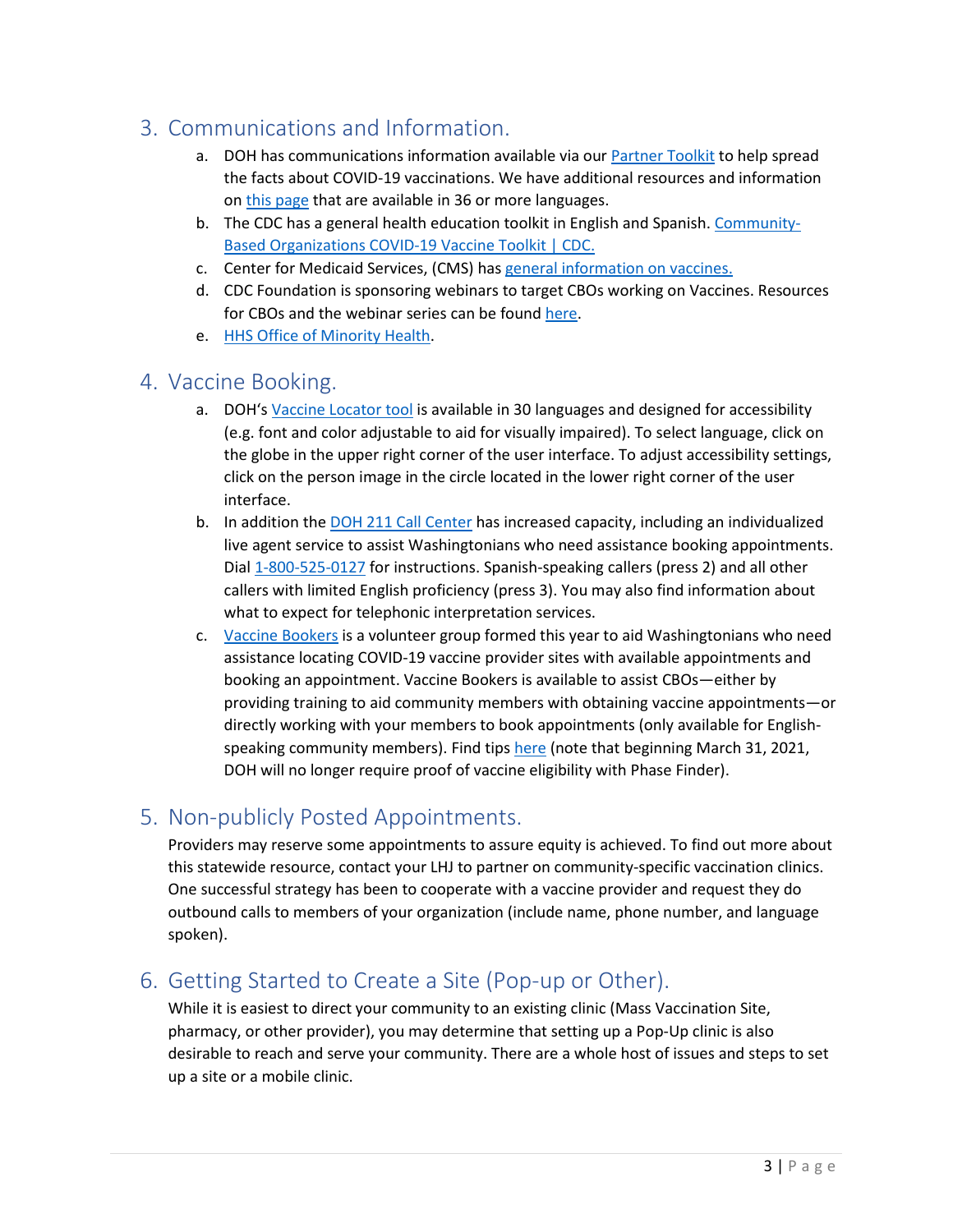- a. **Video Overview of a Site.** Watch the SEL Vaccination Tour (short video of their site) [Vaccine Clinic Resources | Schweitzer Engineering Laboratories \(selinc.com\).](https://selinc.com/company/vaccine-clinic-resources/)
- b. **Size Your Site for Planning.** See pages 32-33 of th[e Challenge Seattle Playbook](https://21652974-25d8-4ff1-bbc0-8687c8ec1f64.filesusr.com/ugd/e29733_85ddb1ac8ee54759a971e885f1b6b32c.pdf)  (Through-Put Matrix and Assumptions for Daily Totals (page 33); Site Space Size Requirements and Assumptions (page 32).
- c. **Partner with a State Approved Vaccine Provider.** The easier avenue is to partner with a provider who is already established with DOH to get vaccine supply. Alternatively, you can work with your Local Health Jurisdiction or DOH about how to develop a plan for a pop-up site for your community members.
- d. **Playbooks to Set-up a Vaccination Site.** There are several useful playbooks:
	- o [Challenge Seattle](https://www.challengeseattle.com/) Playbook. [Vaccine Playbook for Public-Private Partnerships.](https://21652974-25d8-4ff1-bbc0-8687c8ec1f64.filesusr.com/ugd/e29733_85ddb1ac8ee54759a971e885f1b6b32c.pdf) For coverage of essential elements for all size vaccination sites, see Sections 5, page 2.
	- o SEL Vaccine Clinic Resources [Vaccine Clinic Resources | Schweitzer Engineering](https://selinc.com/company/vaccine-clinic-resources/)  [Laboratories \(selinc.com\).](https://selinc.com/company/vaccine-clinic-resources/) The SEL Vaccine Clinic Hotline is [509-592-4784](mailto:509-592-4784) or email: covid@selinc.com.
	- o Amazon. [Pop-Up Vaccine Clinic Playbook.](https://assets.aboutamazon.com/55/38/6e92c8454b81b3f803fa866a1bfc/popup-vaccine-clinic-playbook-2021.pdf)
	- o [CDC Playbook.](https://www.cdc.gov/vaccines/imz-managers/downloads/Covid-19-Vaccination-Program-Interim_Playbook.pdf) The CDC Playbook, published in October 2020, contains information on a variety of site modalities.
	- o King County's [COVID-19 Community Vaccination Event Planning Workbook](https://www.kingcounty.gov/depts/health/covid-19/%7E/media/depts/health/communicable-diseases/documents/C19/covid-19-vaccination-event-planning-for-CBOs-and-FBOs.ashx)  [CBOs and FBOs \(kingcounty.gov\).](https://www.kingcounty.gov/depts/health/covid-19/%7E/media/depts/health/communicable-diseases/documents/C19/covid-19-vaccination-event-planning-for-CBOs-and-FBOs.ashx)
- e. **Free Private Sector Advisors on Logistics Planning to Stand Up Vaccination Sites.**

VACCS Center partners Amazon, Kaiser-Permanente, Microsoft, Providence, Starbucks and Schweitzer Engineering Laboratories have all been involved in rapidly standing up a variety of site modalities in the past few months. They have offered individuals with "on-the-ground" experience to provide logistical advice to help community leaders quickly plan and stand-up a CBO site appropriate to the community and environment, including:

- o site selection
- o modality best suited to community's needs
- o how to partner with providers
- o general planning and logistical issues
- f. **Pre-launch of Site Checklist**. See pages 8-10 of [Amazon Pop-Up Vaccine Clinic Playbook.](https://assets.aboutamazon.com/55/38/6e92c8454b81b3f803fa866a1bfc/popup-vaccine-clinic-playbook-2021.pdf)
- g. **Facilities.** The Washington Roundtable has members around the state with facilities that may be suitable for establishing an indoor or drive thru pop-up vaccination site. If you have a need for facilities contact the DOH VACCS Center Support:

[VACCSCenterSupport@doh.wa.gov.](mailto:VACCSCenterSupport@doh.wa.gov) Please provide specifics for the facility needs, i.e., size, location, and anticipated number of people to be vaccinated.

- h. **Non-clinical supplies.** If you need non-clinical supplies that you or your partners cannot meet, the VACCS Center has a list of private partners, including Amazon, who may be able to fulfill that supply need. Contact DOH VACCS Center Support: [VACCSCenterSupport@doh.wa.gov.](mailto:VACCSCenterSupport@doh.wa.gov)
- i. **Telecommunications Support.** For telecommunications needs (wireless network connectivity, devices, wi-fi-hotspots, extended coverage and capacity, etc.), T-Mobile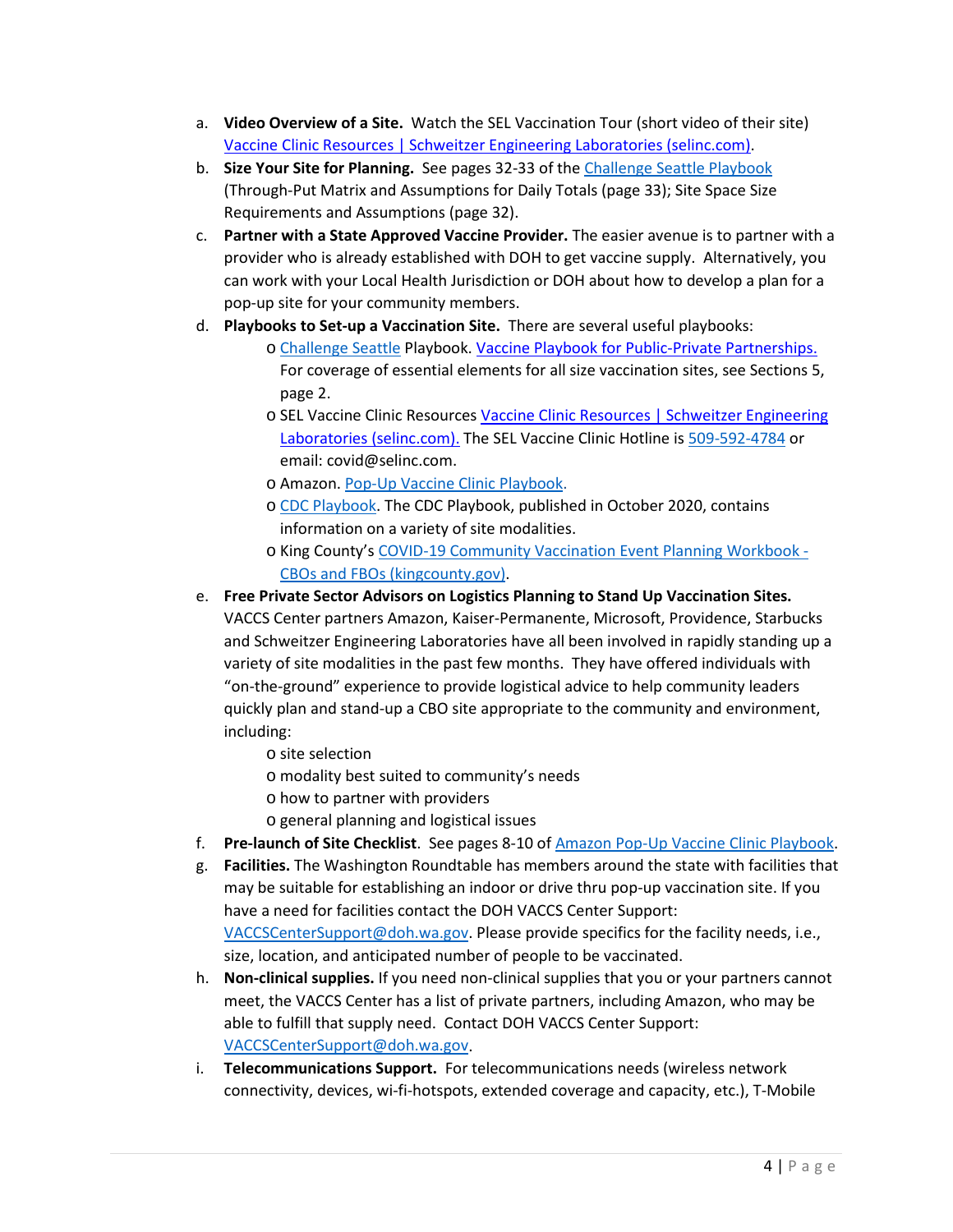may be able to assist. Contact: Robert Vickers, Emergency Response Team, [Robert.Vickers@T-Mobile.com.](mailto:Robert.Vickers@T-Mobile.com)

- j. **Pacific Northwest Regional Council of Carpenters**. The PNWRCC has volunteer carpenters that may be able to support you, either utilizing carpentry skills or otherwise as needed. Send inquiries to Dale Dvorak, [ddvorak@nwcarpenters.org.](mailto:ddvorak@nwcarpenters.org) If you have need for additional volunteers, please contact DOH VACCS Center Support: [VACCSCenterSupport@doh.wa.gov](mailto:VACCSCenterSupport@doh.wa.gov) .
- k. **CDC** also has [guidance on pop clinics and mobile clinics for communities.](https://www.cdc.gov/vaccines/hcp/admin/mass-clinic-activities/index.html) For additional resources contact your local health jurisdiction.
- l. Other DOH equitable site planning resources that you can use in partnership and conversation with your LHJ:
	- o King County will take translations request for signage. You can email ESJ Languages at [ESJLanguages@kingcounty.gov.](mailto:ESJLanguages@kingcounty.gov) There is also a list of most common words needed for a vaccine site's signage (available in 20 languages).
	- o Find information about how to prioritize vaccination sites in areas with [a COVID-](https://fortress.wa.gov/doh/wtn/WTNIBL/)[19 Social Vulnerability Index](https://fortress.wa.gov/doh/wtn/WTNIBL/) of 7+
	- o [Language Access Planning Tool \(PDF\)](https://www.doh.wa.gov/Portals/1/Documents/1600/coronavirus/LanguageAccessPlanningTool.pdf)
	- o [Equitable Vaccine Site Planning Tool \(PDF\)](https://www.doh.wa.gov/Portals/1/Documents/1600/coronavirus/EquitableVaccinationSitePlanningTool.pdf)
	- o [Checklist to Ensure that Vaccine Sites are Accessible to People with Disabilities](https://disasterstrategies.org/wp-content/uploads/2021/03/WA-DOH-Access-Checklist-for-Vaccination-Sites.pdf)  [\(PDF\)](https://disasterstrategies.org/wp-content/uploads/2021/03/WA-DOH-Access-Checklist-for-Vaccination-Sites.pdf)
	- o Center [for Independence](https://www.cfi-wa.org/)
	- o [The Partnerships for Inclusive Disaster Strategies](https://disasterstrategies.org/)
	- o [More information and training resources to support Accessible Vaccine in](https://www.doh.wa.gov/Emergencies/COVID19/HealthcareProviders/VaccineInformationforHealthcareProviders/ToolkitandResources/PrepMod)  [Washington State.](https://www.doh.wa.gov/Emergencies/COVID19/HealthcareProviders/VaccineInformationforHealthcareProviders/ToolkitandResources/PrepMod)

## <span id="page-5-0"></span>7. Transportation Resources.

#### The VACCS Center is working to identify additional ridership solutions. Here are some:

- a. King County:
	- o Link light rail is free for traveling to and from vaccination sites.
	- o King County Metro is currently working on additional route possibilities.
	- o Older adults and people with disabilities may use King County Access. King County Access paratransit has expanded their eligibility for transporting community members. Older adults and people with disabilities are eligible. They have temporarily lifted requirements for going through a certification process. Find more information and additional King County Transportation Resources: [Take Transit to Take Your Shot: Here are ways to get to your vaccination](https://kingcountymetro.blog/2021/02/23/take-transit-to-take-your-shot-here-are-ways-to-get-to-your-vaccination-appointment/)  [appointment – Metro Matters.](https://kingcountymetro.blog/2021/02/23/take-transit-to-take-your-shot-here-are-ways-to-get-to-your-vaccination-appointment/)
- b. Pierce County: There is free ridership on Pierce Transit to and from vaccination sites.
- c. [Spokane Transportation Directory \(PDF\)](https://www.doh.wa.gov/Portals/1/Documents/1600/coronavirus/SpokaneTransportationDirectory.pdf)
- d. The Washington Health Care Authority (HCA) publishes a listing of transportation [providers](https://www.hca.wa.gov/health-care-services-supports/apple-health-medicaid-coverage/transportation-services-non-emergency#transportation-broker-directory) to enable access to health care services. Medicaid community members are entitled to reimbursement for transportation to get vaccinated.
- e. [Hopelink](https://www.hopelink.org/contact) operates services at multiple locations in Washington state, that serve homeless and low-income families, children, seniors and people with disabilities in north